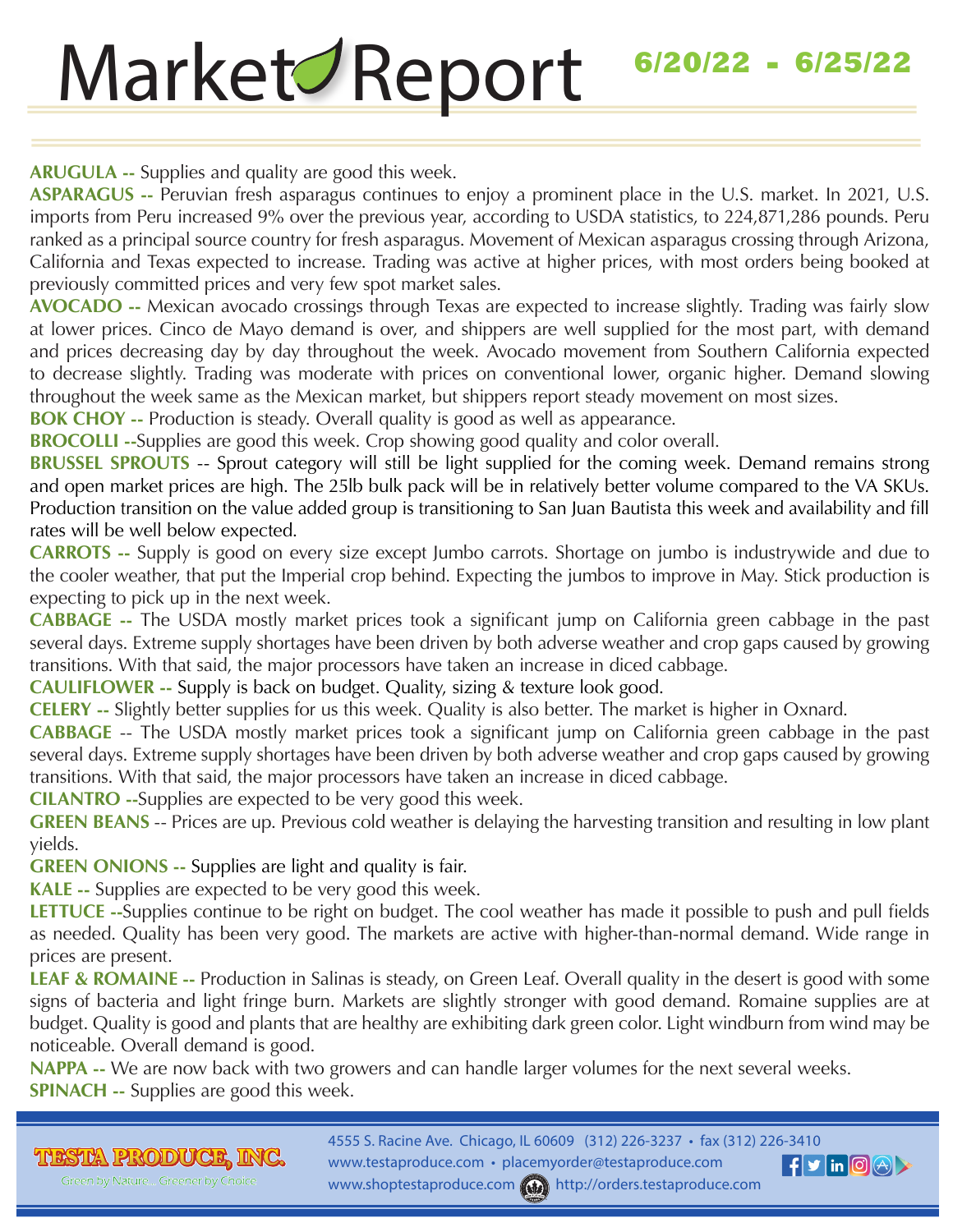## Market Report Continued

### **SPRING MIX --** Same as spinach **PEPPERS/CUCUMBERS/ /SQUASH --**

**Green Peppers:** Green bell volume will be light this week from Coachella, Demand has also increased which has raised FOBs into the double digits. Red and gold bells will remain short this week, but we should see better supplies the following week

**Cucumbers:** volume will be light this week as Baja volume has dropped due to cool weather we have experienced in the last couple of weeks

**Squash/Zucchini:** Excellent supply and quality available out of Florida and Crossing through Nogales. Roasting vegetables is a simple and easy side dish or entrée for any lunch or dinner

**SWEET POTATOES-** Availability continues to be good out of North Carolina on jumbos, #1's and #2's. Volume has picked up the past few weeks in anticipation of the Easter holiday. The market has been relatively flat all season, but we should expect to see prices gradually start to climb as we enter the summer months.

**POTATOES** – We have finished our Norkotah crop, and we will conclude our season with Burbank variety. It appears to be a bit of a mixed profile depending on the different growers around the state. Some are in a larger size profile, whereas some are heavier to smaller potatoes. Overall, the market continues to remain relatively 'flat' in terms of pricing this month. However, we are beginning to see the market tighten on large size count cartons throughout the state. We are seeing smaller size profiles on potatoes than we previously had, which is helping to lower the FOBs on those items. Non-size A potatoes, and #2s are more plentiful than they have been in recent months as well.

**PARSLEY** -- Supplies are expected to be off again this week

**ONIONS --** Harvest is in full force in California and Texas with all three colors, and demand is good. There are some areas going out, and there are some areas just getting started. So, we'll see what it does to the market. LTL Onion trucks out of California, mission impossible, while Texas Onions are showing a lot of skin.

**APPLES--** The apple market has leveled out and the prices are fairly stable on most items. Prices to remain steady through April, then possibly start to push upward in May as inventory levels drop. The overall crop is down this year, making this the second crop in a row that is smaller than normal. This year crop is at least 3 million cases shorter than the crop last season. The quality of the fruit has been good but will see how the fruit holds up in storage. Pricing overall is higher due to the shorter crop and overall inflation in the growing chain, including labor, picking, packing, and transporting of apples.

#### **TOMATOES --**

 **Rounds:** The tomato markets are on fire. The winter crop in Mexico is all but done for the season. What is left is not making it past inspections at the border. Quality is poor. Some of the newer fields are opening up, but there just isn't any volume at this time. With that said, the entire nation is buying from Florida. The re-packers out West are paying high freight rates to source product. Demand is very high on the purchasing end due to this and so are the prices. California is about a month away from production. For now, we are not expecting any relief until California's season gets going. At least for now, quality from Florida is very good.

**Grape:** The supply is extremely short in the southeast/Florida. It should remain that way for a couple of weeks. Florida will finish before newer crops in Georgia or South Carolina begin so we are looking at very short supplies and high markets on grape tomatoes. Mainland Mexico crossings are down this week as well. A lot of growers are finishing up for the season. Baja, Mexico is picking up in volume but there is not enough to take the pressure off of the market **Cherry:** The cherry tomato market is trending up. Supplies are short just like the grapes and Roma's, but demand is not as strong, so prices are not going up at the same rate. Florida is dropping in volume. A lot of growers in mainland Mexico that were crossing in Nogales are done for the season. Baja is crossing high quality cherries.

**Roma:** Older growing areas in Mexico are coming to an end. Newer ones have not come into any volume yet. The Mexican national market is firm, and they are sending less to the border. On top of that, quality is an issue from mainland, Mexico. Markets for the topquality labels are higher than the older poor-quality Roma's. Baja, Mexico has started production. Their markets are high, but what little volume they have is for Los Angeles and San Diego. Florida has Roma's but they are following Mexico's lead on the market with higher pricing.

THESTEA PRODUCE, INC.

Green by Nature... Greener by Choice

4555 S. Racine Ave. Chicago, IL 60609 (312) 226-3237 • fax (312) 226-3410 www.testaproduce.com • placemyorder@testaproduce.com  $\left| \textbf{f} \right|$  in  $\left| \textbf{0} \right| \odot \left| \textbf{0} \right|$ www.shoptestaproduce.com www.shoptestaproduce.com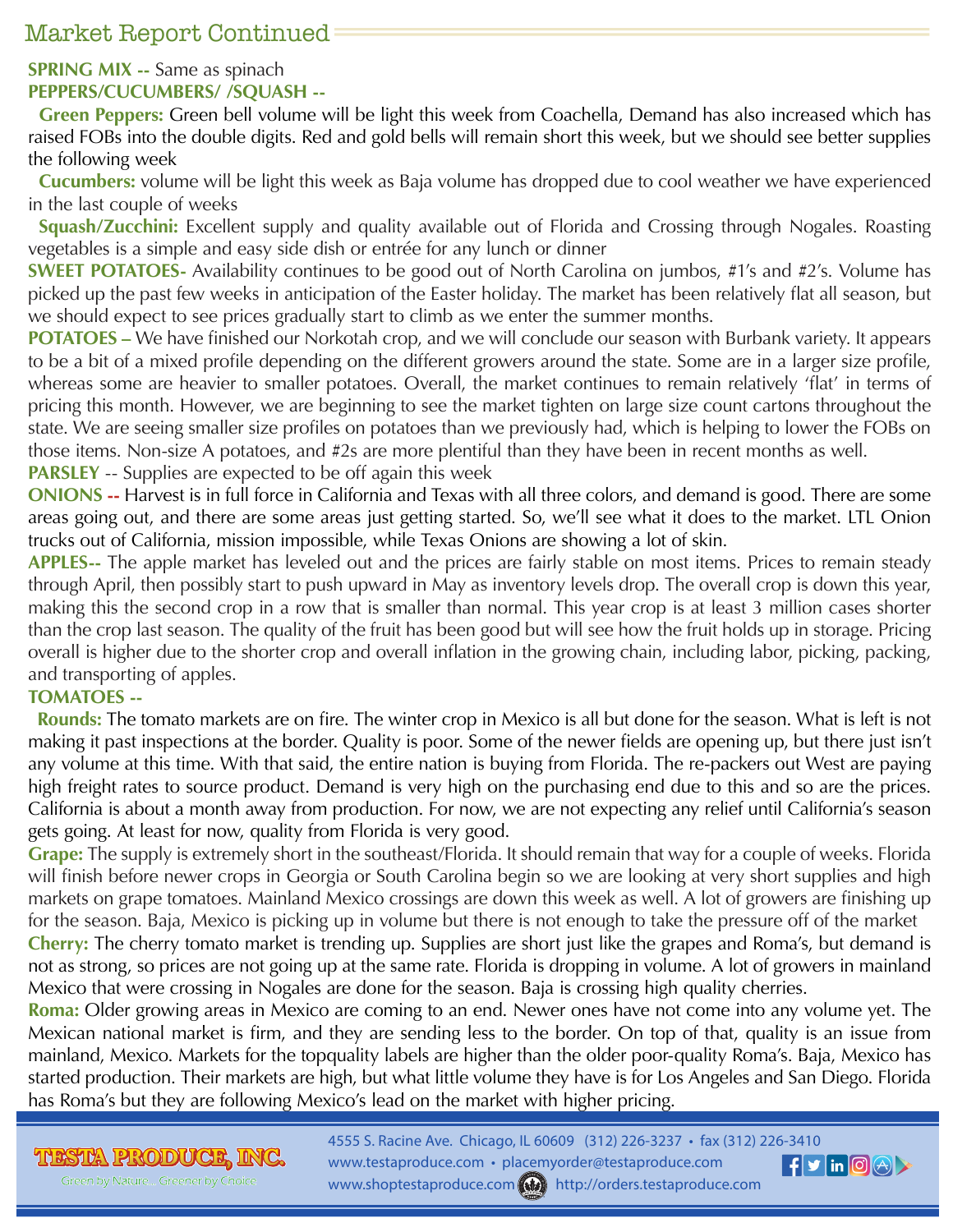## Market Report Continued

**BLACKBERRIES --** Cleary we are in transition as we are attempting to move from Mexico back to California and North Carolina. USA regions will be on the uptrend. Quality is good. Berries and summer are synonymous. And right on cue, the sweet, juicy little orbs are making their way across North America as temperatures warm and consumers head outdoors. Strawberries, blueberries, raspberries, and blackberries are being harvested throughout the U.S.

**BLUEBERRIES --**While Central Mexico is good volume, the San Juaquin valley is also under way. **CITRUS –**

**Lemons:** Supplies of lemons are steady with good quality fruit coming from California.

**Limes:** Prices are rising due to tight supplies and quality issues caused by poor weather conditions in Mexico. Continual rain in the growing region of Veracruz, Mexico is reducing availability of high-quality fruit. 25-35% of the crop yield is being culled on arrival into South Texas. We have seen, Stylar, oil spots, and scarring caused by wet weather and wind have reduced yields.

**Oranges:** The California navel season is nearing its end with growers expecting to ship through the end of May. Valencia's have started and this is where we will get the 113/138.

**GRAPES--** Still good supplies of red and green seedless on both coasts. Pricing is all over the place depending on quality and condition. Mexico and Coachella will start this week and we will have good volume by May 23rd. We will be bringing grapes to Parlier for your ease of loading.

**KIWI FRUIT --** California and Imported kiwi are available. California sizes mostly 36 and smaller, larger sizes are limited. Fruit is firm with some soft in box.

#### **MELONS --**

**CANTALOUPE:** supplies are starting to tighten up here on the West coast, as offshore melons are finishing up and Mexican / Nogales are short this week. Even though domestic cantaloupes have started, cool weather has delayed any volume. Honeydew supplies are still very good out of Mexico, with domestic dews starting next week. Quality on cantaloupes is good to excellent, and quality on dews is all excellent

**HONEYDEW:** Production is even shorter than the cantaloupe. Growers are harvesting mostly 5cts and larger leaving the 6/8cts in an extremely limited position. With lower overall production, the significant shift in sizing to larger fruit truly magnifies the shortage of the smaller sizes. Fortunately, incoming fruit has been very good quality with good brix levels.

**WATERMELONS --** Supplies on seedless are starting to pick up while minis are still tight. Supplies will continue to pick up and there will be good volume in May. Our Yucatan, Mexico crop is still going in the East for another 1-2 weeks. Florida is going and Arcadia, Florida is starting as well. North Florida is 3 to 4 weeks away. Out West, Northern Mexico is picking up in volume with good quality. May will be a good month to promote seedless watermelons.

**RASPBERRIES -** Right now, it is all going our way, good volume almost everywhere.

**STRAWBERRIES -** California peak strawberry harvest season got off to a strong start and is proceeding as expected, despite less-than-optimal rainfall during the growing season.

 *Market Reprt Summarized from our Friends at Legacy Foodservice and ProMark* 

**TIESTA PRODUCE** 

4555 S. Racine Ave. Chicago, IL 60609 (312) 226-3237 • fax (312) 226-3410 www.testaproduce.com • placemyorder@testaproduce.com www.shoptestaproduce.com will http://orders.testaproduce.com